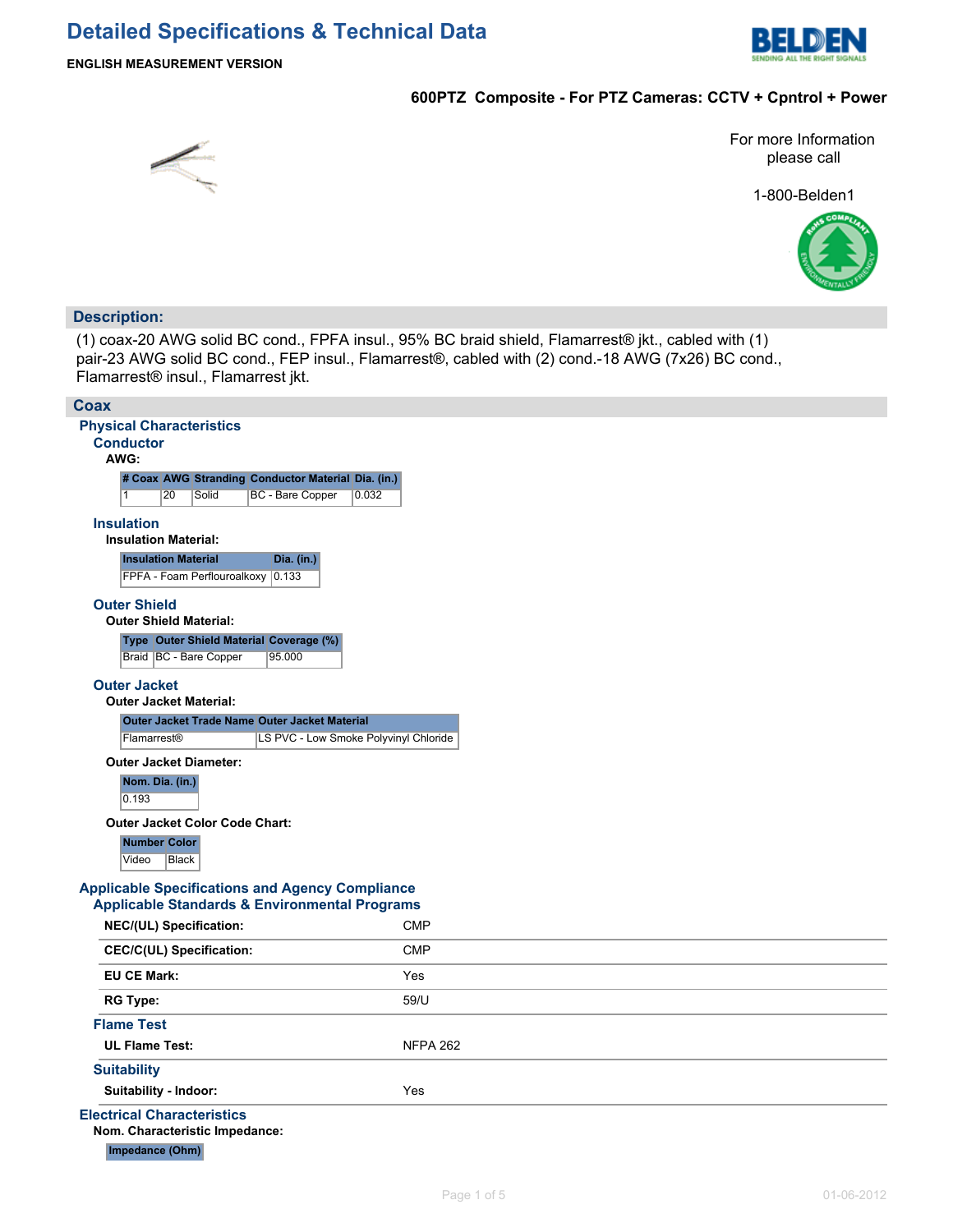## **Detailed Specifications & Technical Data**



#### **ENGLISH MEASUREMENT VERSION**

**600PTZ Composite - For PTZ Cameras: CCTV + Cpntrol + Power**

75

**Nom. Inductance:**

**Inductance (µH/ft)**

0.097

**Nom. Capacitance Conductor to Shield:**

**Capacitance (pF/ft)**

16.100

**Nominal Velocity of Propagation:**

**VP (%)** 84.000

**Nominal Delay:**

**Delay (ns/ft)**

1.210

**Nom. Conductor DC Resistance:**

**DCR @ 20°C (Ohm/1000 ft)**

10.000

**Nominal Outer Shield DC Resistance:**

| DCR @ 20°C (Ohm/1000 ft) |  |
|--------------------------|--|
| 2.500                    |  |

### **Nom. Attenuation:**

|          | Freq. (MHz) Attenuation (dB/100 ft.) |
|----------|--------------------------------------|
| 1.000    | 0.200                                |
| 5.000    | 0.700                                |
| 10.000   | 1 100                                |
| 50.000   | 1.800                                |
| 100.000  | 2.700                                |
| 200,000  | 3.900                                |
| 400.000  | 5.900                                |
| 700.000  | 8.500                                |
| 900.000  | 10.000                               |
| 1000.000 | 10.700                               |

**Max. Operating Voltage - UL:** 300 V RMS

#### **Twisted Pair**

```
Physical Characteristics
Conductor
  AWG:
    # Pairs AWG Stranding Conductor Material Dia. (in.)
    1 23 Solid BC - Bare Copper 0.023
Insulation
  Insulation Material:
    Insulation Material Dia. (in.)
    FEP - Fluorinated Ethylene Propylene 0.041
  Twisted Pair Color Code Chart:
    Number Color
    1 Blue and White/Blue
Outer Jacket
  Outer Jacket Material:
    Outer Jacket Trade Name Outer Jacket Material
    Flamarrest® LS PVC - Low Smoke Polyvinyl Chloride
  Outer Jacket Diameter:
    Nom. Dia. (in.)
    0.116
```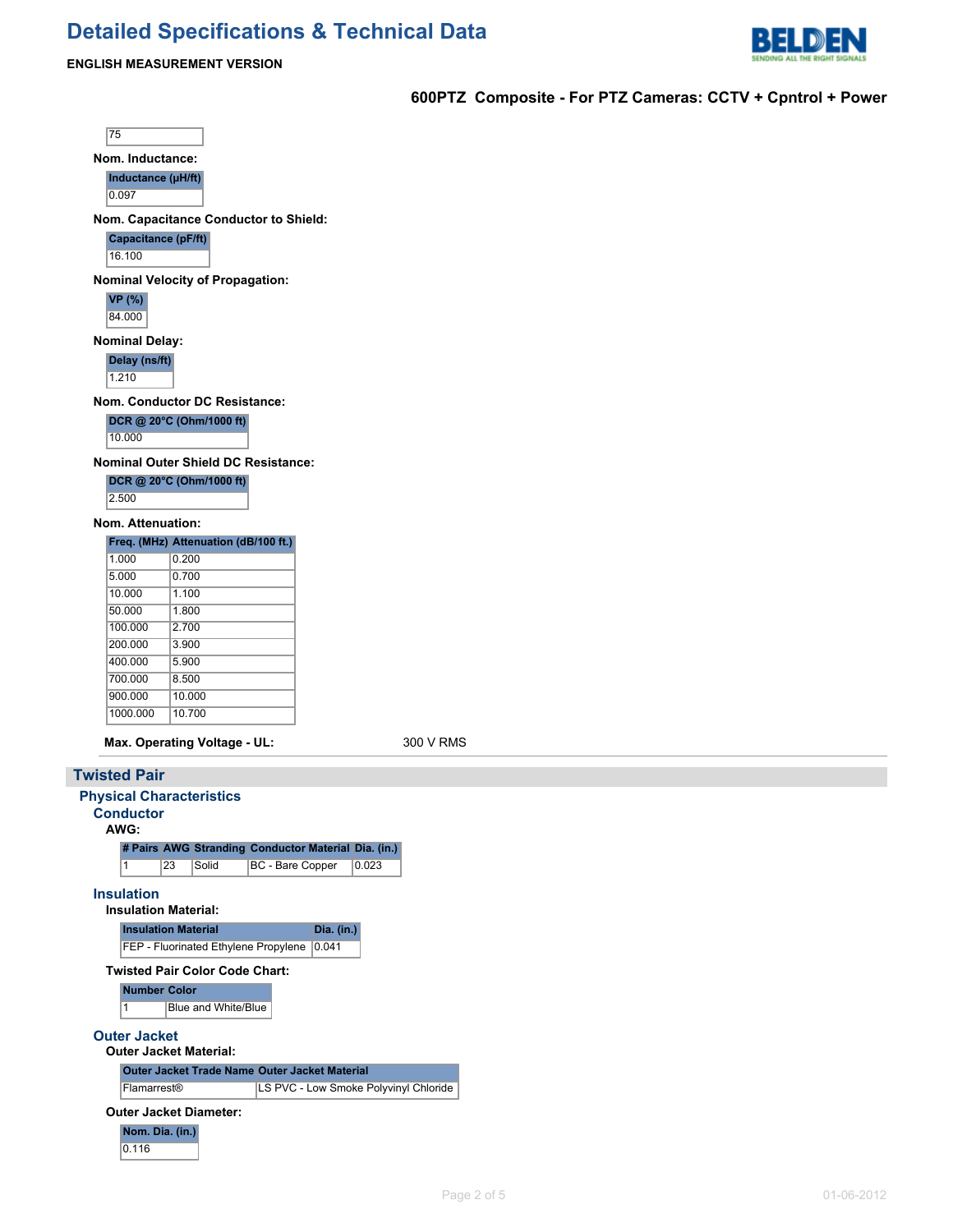

**600PTZ Composite - For PTZ Cameras: CCTV + Cpntrol + Power**

| <b>Outer Jacket Color Code Chart:</b><br><b>Number Color</b><br>$\vert$ 1<br>Blue<br><b>Applicable Specifications and Agency Compliance</b><br><b>Applicable Standards &amp; Environmental Programs</b> |                                                          |
|---------------------------------------------------------------------------------------------------------------------------------------------------------------------------------------------------------|----------------------------------------------------------|
| NEC/(UL) Specification:                                                                                                                                                                                 | <b>CMP</b>                                               |
| <b>CEC/C(UL) Specification:</b>                                                                                                                                                                         | <b>CMP</b>                                               |
| <b>Flame Test</b>                                                                                                                                                                                       |                                                          |
| <b>UL Flame Test:</b>                                                                                                                                                                                   | <b>NFPA 262</b>                                          |
| <b>Suitability</b>                                                                                                                                                                                      |                                                          |
| Suitability - Indoor:                                                                                                                                                                                   | Yes                                                      |
| <b>Electrical Characteristics</b><br>Nom. Capacitance Conductor to Conductor:<br>Capacitance (pF/ft)<br>15.000                                                                                          |                                                          |
| Nom. Conductor DC Resistance:<br>DCR @ 20°C (Ohm/1000 ft)                                                                                                                                               |                                                          |
| 20.000                                                                                                                                                                                                  |                                                          |
| Max. Operating Voltage - Other:<br><b>Voltage</b><br>300 V RMS                                                                                                                                          |                                                          |
| <b>Multi Conductor</b>                                                                                                                                                                                  |                                                          |
| <b>Physical Characteristics</b>                                                                                                                                                                         |                                                          |
| <b>Conductor</b><br>AWG:                                                                                                                                                                                |                                                          |
|                                                                                                                                                                                                         | # Conductors AWG Stranding Conductor Material Dia. (in.) |
| $\overline{2}$<br>18<br>7x26                                                                                                                                                                            | BC - Bare Copper<br>0.047                                |
| <b>Insulation</b>                                                                                                                                                                                       |                                                          |
| <b>Insulation Material:</b><br><b>Insulation Trade Name Insulation Material</b>                                                                                                                         |                                                          |
|                                                                                                                                                                                                         |                                                          |
| Flamarrest®                                                                                                                                                                                             | LS PVC - Low Smoke Polyvinyl Chloride                    |
| <b>Insulation Color Code Chart:</b>                                                                                                                                                                     |                                                          |
| <b>Number Color</b>                                                                                                                                                                                     |                                                          |
| $\vert$ 1<br>Red                                                                                                                                                                                        |                                                          |
| $\overline{2}$<br>Black                                                                                                                                                                                 |                                                          |
| <b>Outer Jacket</b><br><b>Outer Jacket Material:</b>                                                                                                                                                    |                                                          |
| Outer Jacket Trade Name Outer Jacket Material                                                                                                                                                           |                                                          |
| Flamarrest®                                                                                                                                                                                             | LS PVC - Low Smoke Polyvinyl Chloride                    |
| <b>Outer Jacket Diameter:</b><br>Nom. Dia. (in.)<br>0.158                                                                                                                                               |                                                          |
| <b>Outer Jacket Color Code Chart:</b>                                                                                                                                                                   |                                                          |
| <b>Number Color</b><br>White<br>$\vert$ 1                                                                                                                                                               |                                                          |
| <b>Applicable Specifications and Agency Compliance</b>                                                                                                                                                  |                                                          |
| <b>Applicable Standards &amp; Environmental Programs</b><br>NEC/(UL) Specification:                                                                                                                     | <b>CMP</b>                                               |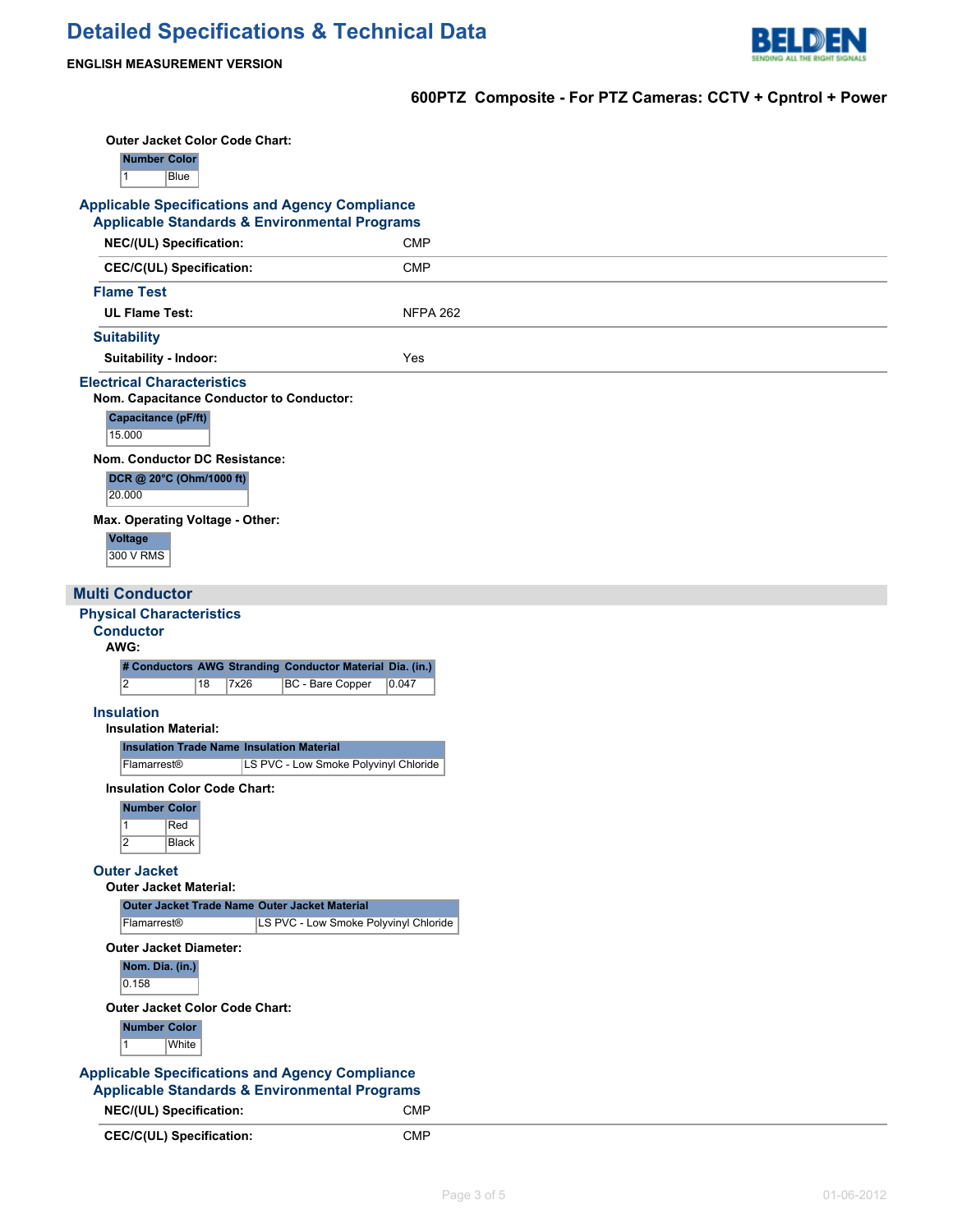# **Detailed Specifications & Technical Data**



**600PTZ Composite - For PTZ Cameras: CCTV + Cpntrol + Power**

#### **ENGLISH MEASUREMENT VERSION**

## **Flame Test** UL Flame Test: NFPA 262 **Suitability Suitability - Indoor:** Yes **Electrical Characteristics Nom. Capacitance Cond. to Other Conductor & Shield: Capacitance (pF/ft)** 30.000 **Nom. Conductor DC Resistance: DCR @ 20°C (Ohm/1000 ft)** 6.500 **Max. Operating Voltage - Other: Voltage** 300 V RMS **Max. Recommended Current: Current** 5 Amps per conductor @ 25°C **Physical Characteristics (Overall) Conductor Outer Jacket Outer Jacket Material: Outer Jacket Material Unjacketed Overall Cable Overall Nominal Diameter:** 0.351 in. **Mechanical Characteristics (Overall) Operating Temperature Range:**  $-10^{\circ}$ C To +75°C Separation Temperature Range: 0°C To +75°C **Bulk Cable Weight:** 55.000 lbs/1000 ft. **Max. Recommended Pulling Tension:** 125.000 lbs. **Min. Bend Radius (Install)/Minor Axis:** 3.500 in. **Applicable Specifications and Agency Compliance (Overall) Applicable Standards & Environmental Programs EU Directive 2000/53/EC (ELV):** Yes **EU Directive 2002/95/EC (RoHS):** Yes **EU RoHS Compliance Date (mm/dd/yyyy):** 04/01/2005 **EU Directive 2002/96/EC (WEEE):** Yes **EU Directive 2003/11/EC (BFR):** Yes **CA Prop 65 (CJ for Wire & Cable):** Yes **MII Order #39 (China RoHS):** Yes **Plenum/Non-Plenum Plenum (Y/N):** Yes **Non-Plenum Number:** 500PTZ **Notes (Overall)**